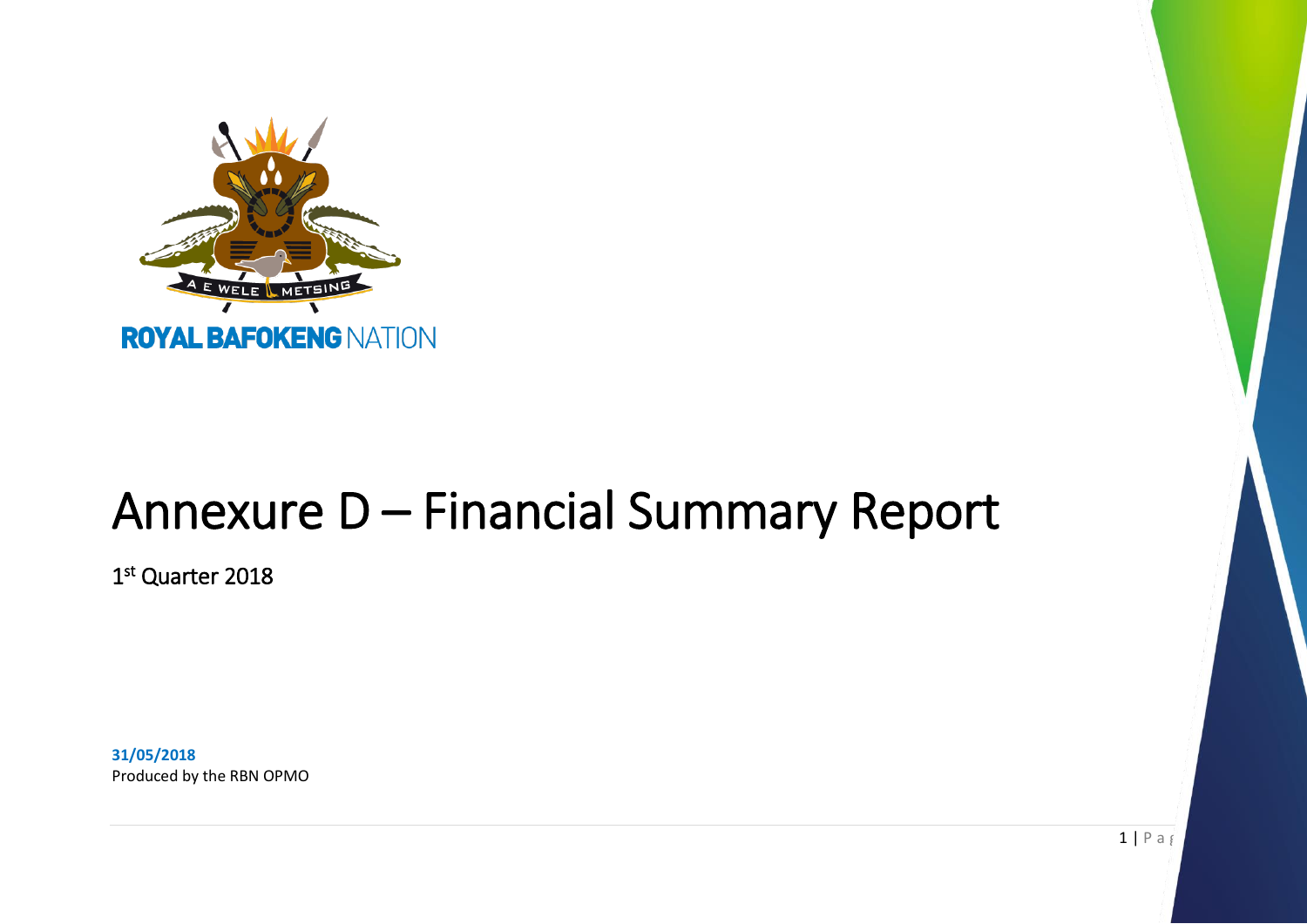## Table of Contents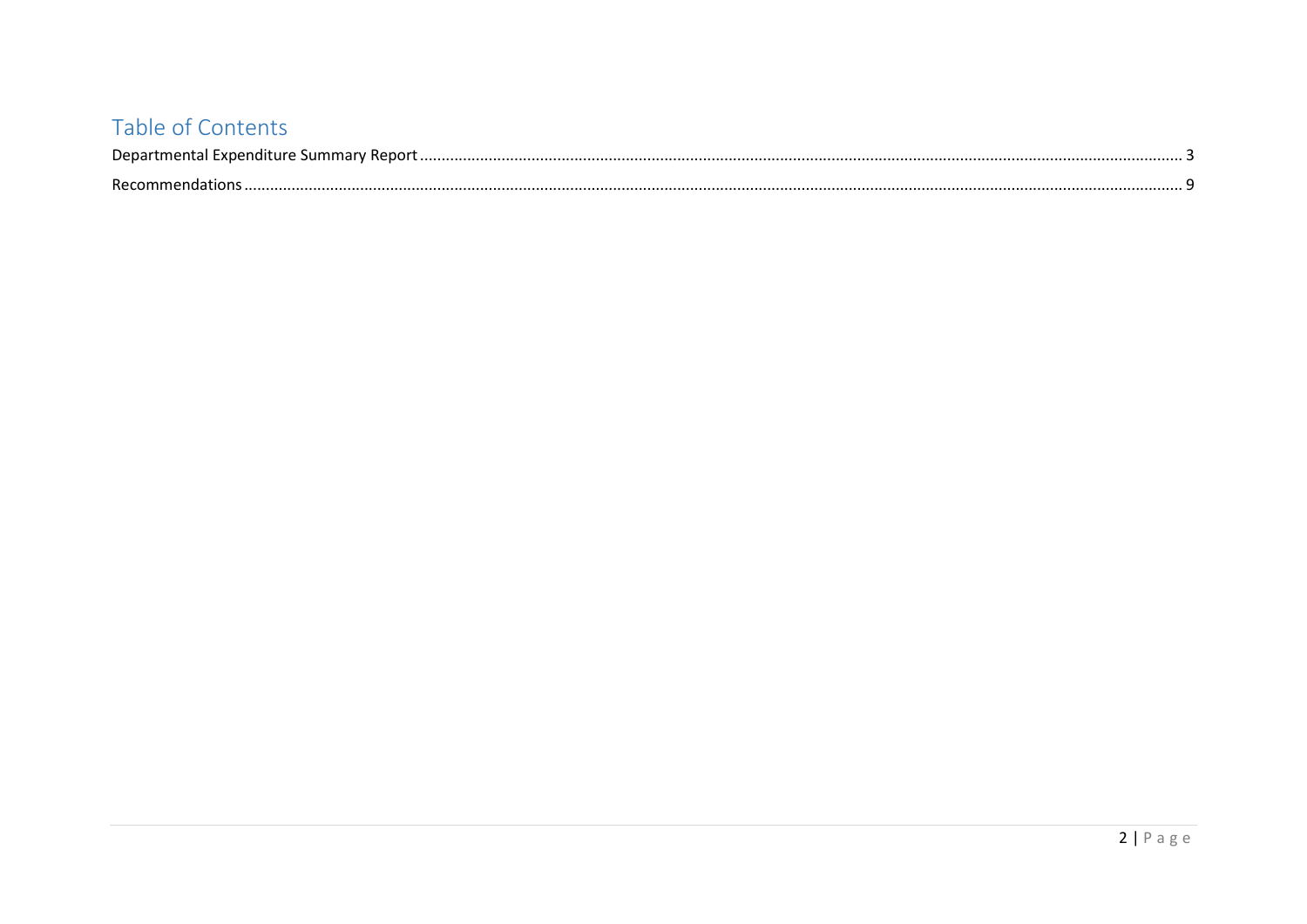## <span id="page-2-0"></span>Departmental Expenditure Summary Report

### **Royal Bafokeng Administration (RBA)**

|                            | GCOO Finance summary - as at 31 March 2018                      |                    |                      |                                                                        |  |  |
|----------------------------|-----------------------------------------------------------------|--------------------|----------------------|------------------------------------------------------------------------|--|--|
|                            | <b>YTD Budget</b>                                               | <b>YTD</b>         | <b>Expenditure %</b> | <b>Comments regarding financial situation</b>                          |  |  |
|                            |                                                                 | <b>Expenditure</b> |                      |                                                                        |  |  |
| <b>Annual 2017</b>         | R 5 821 366.00                                                  | R 5 436 831.00     | 93%                  | The GCOO office spent 19% of its annual budget.                        |  |  |
| $1st$ Q 2018               | R 1 471 734.00                                                  | R 1 190 381.00     | 81%                  | Expenditure is expected to increase in the 2 <sup>nd</sup> quarter, as |  |  |
| $2^{nd}$ Q 2018            |                                                                 |                    |                      | most projects would have commenced.                                    |  |  |
| 3rd Q 2018                 |                                                                 |                    |                      |                                                                        |  |  |
| 4 <sup>th</sup> Q (Annual) | R 6 194 083.00                                                  | R 1 190 381.00     | <b>R19%</b>          |                                                                        |  |  |
| 2018                       |                                                                 |                    |                      |                                                                        |  |  |
|                            |                                                                 |                    |                      |                                                                        |  |  |
|                            |                                                                 |                    |                      |                                                                        |  |  |
|                            | HSDS Finance summary - as at 31 March 2018                      |                    |                      |                                                                        |  |  |
|                            | <b>YTD Budget</b>                                               | <b>YTD</b>         | <b>Expenditure %</b> | <b>Comments regarding financial situation</b>                          |  |  |
|                            |                                                                 | <b>Expenditure</b> |                      |                                                                        |  |  |
| <b>Annual 2017</b>         | R35 666 287.00                                                  | R39 833 509.00     | 112%                 | HSDS spent 99% of its year-to-date budget.                             |  |  |
| $1st$ Q 2018               | R 9 297 623.33                                                  | R 9 166 287.77     | 99%                  |                                                                        |  |  |
| $2nd$ Q 2018               |                                                                 |                    |                      |                                                                        |  |  |
| 3rd Q 2018                 |                                                                 |                    |                      |                                                                        |  |  |
| 4 <sup>th</sup> Q (Annual) | R37 190 493.30                                                  | R 9 166 287.77     | 25%                  |                                                                        |  |  |
| 2018                       |                                                                 |                    |                      |                                                                        |  |  |
|                            |                                                                 |                    |                      |                                                                        |  |  |
|                            |                                                                 |                    |                      |                                                                        |  |  |
|                            | Shared Services Executive Finance summary - as at 31 March 2018 |                    |                      |                                                                        |  |  |
|                            | <b>YTD Budget</b>                                               | <b>YTD</b>         | <b>Expenditure %</b> | <b>Comments regarding financial situation</b>                          |  |  |
|                            |                                                                 | <b>Expenditure</b> |                      |                                                                        |  |  |
| <b>Annual 2017</b>         | R 2 243 465.00                                                  | R 2 213 001.00     | 99%                  | This department spent 81% of its year-to-date<br>budget.               |  |  |
| $1st$ Q 2018               | 675 371.00<br>R.                                                | 545 483.00         | 81%                  |                                                                        |  |  |
| 2 <sup>nd</sup> Q 2018     |                                                                 |                    |                      |                                                                        |  |  |
| 3rd Q 2018                 |                                                                 |                    |                      |                                                                        |  |  |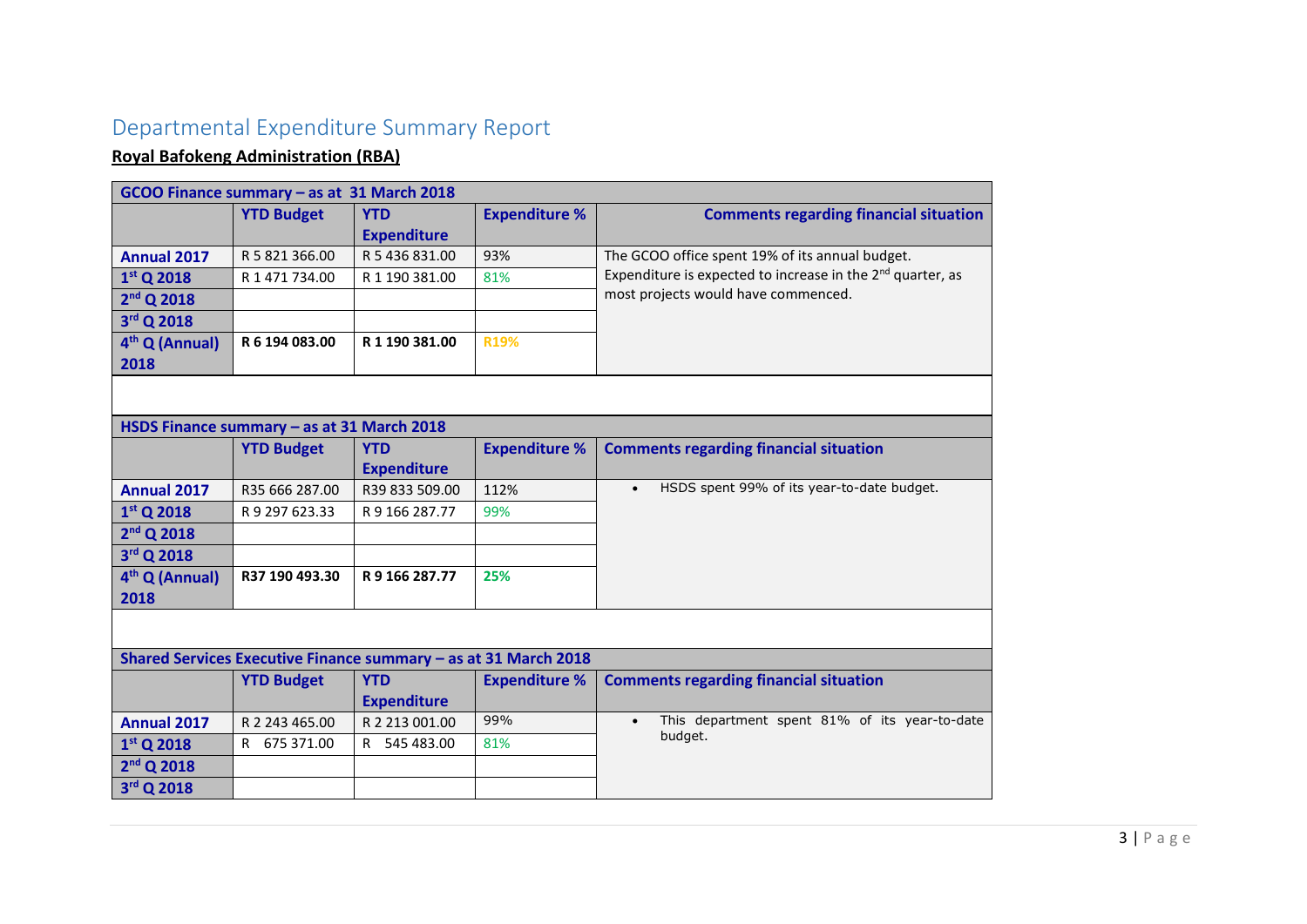| 4 <sup>th</sup> Q (Annual)<br>2018 | R 2 701 484.00                                    | R 545 483.00                     | 20%                     |                                                              |  |  |
|------------------------------------|---------------------------------------------------|----------------------------------|-------------------------|--------------------------------------------------------------|--|--|
|                                    |                                                   |                                  |                         |                                                              |  |  |
|                                    | HR Finance summary - as at 31 March 2018          |                                  |                         |                                                              |  |  |
|                                    | <b>YTD Budget</b>                                 | <b>YTD</b><br><b>Expenditure</b> | <b>Expenditure %</b>    | <b>Comments regarding financial situation</b>                |  |  |
| <b>Annual 2017</b>                 | R 4 410 294.00                                    | R 3 554 366.00                   | 81%                     | The HR department spent 66% of its year-to-date              |  |  |
| $1st$ Q 2018                       | R 1 059 325.00                                    | 669 783.00                       | 66%                     | budget.                                                      |  |  |
| 2 <sup>nd</sup> Q 2018             |                                                   |                                  |                         |                                                              |  |  |
| 3rd Q 2018                         |                                                   |                                  |                         |                                                              |  |  |
| 4 <sup>th</sup> Q (Annual)<br>2018 | R 3 995 555.00                                    | 669 783.00<br>R.                 | 18%                     |                                                              |  |  |
|                                    |                                                   |                                  |                         |                                                              |  |  |
|                                    | IT Finance summary - as at 31 March 2018          |                                  |                         |                                                              |  |  |
|                                    | <b>YTD Budget</b>                                 | <b>YTD</b><br><b>Expenditure</b> | <b>Expenditure %</b>    | <b>Comments regarding financial situation</b>                |  |  |
| <b>Annual 2017</b>                 | R12 209 276.00                                    | R 13 961 889.00                  | 114%                    | The IT department spent 95% of its year-to-date<br>$\bullet$ |  |  |
| $1st$ Q 2018                       | R 3 240 698.00                                    | R 3 066 168.00                   | 95%                     | budget.                                                      |  |  |
| $2nd$ Q 2018                       |                                                   |                                  |                         |                                                              |  |  |
| 3rd Q 2018                         |                                                   |                                  |                         |                                                              |  |  |
| 4 <sup>th</sup> Q (Annual)<br>2018 | R 13 167 692.00                                   | R 3 066 168.00                   | 23%                     |                                                              |  |  |
|                                    |                                                   |                                  |                         |                                                              |  |  |
|                                    | Procurement Finance summary - as at 31 March 2018 |                                  |                         |                                                              |  |  |
|                                    | <b>YTD Budget</b>                                 | <b>YTD Expenditure</b>           | <b>Expenditure</b><br>% | <b>Comments regarding financial situation</b>                |  |  |
| <b>Annual 2017</b>                 | R 5 514 210.00                                    | R 6 113 408.00                   | 111%                    | This department spent 25% of its annual budget.<br>$\bullet$ |  |  |
| $1st$ Q 2018                       | R 1 642 895.00                                    | R 1 532 454.00                   | 93%                     |                                                              |  |  |
| $2nd$ Q 2018                       |                                                   |                                  |                         |                                                              |  |  |
| 3rd Q 2018                         |                                                   |                                  |                         |                                                              |  |  |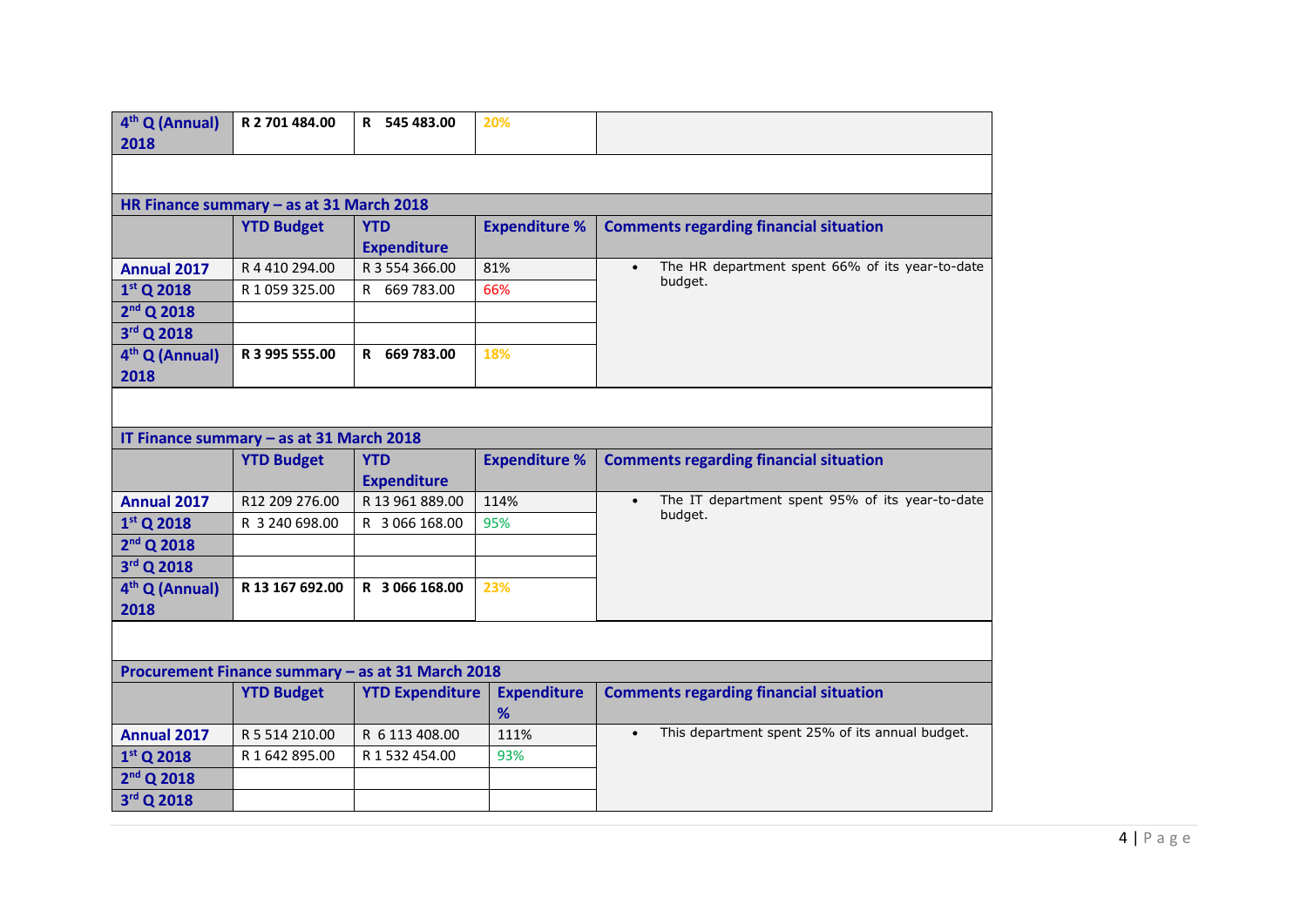| 4 <sup>th</sup> Q (Annual)<br>2018 | R 6 134 266.00                                                  | R 1 532 454.00                                             | 25%                     |                                                                  |  |  |
|------------------------------------|-----------------------------------------------------------------|------------------------------------------------------------|-------------------------|------------------------------------------------------------------|--|--|
|                                    |                                                                 |                                                            |                         |                                                                  |  |  |
|                                    |                                                                 | Finance department's Finance summary - as at 31 March 2018 |                         |                                                                  |  |  |
|                                    | <b>YTD Budget</b>                                               | <b>YTD</b>                                                 | <b>Expenditure</b>      | <b>Comments regarding financial situation</b>                    |  |  |
|                                    |                                                                 | <b>Expenditure</b>                                         | %                       |                                                                  |  |  |
| <b>Annual 2017</b>                 | R12 385 309.00                                                  | R 9 969 514.00                                             | 80%                     | This department spent 99% of its year-to-date<br>budget.         |  |  |
| $1st$ Q 2018                       | R 4 925 933.00                                                  | R 4 902 144.00                                             | 99%                     |                                                                  |  |  |
| 2 <sup>nd</sup> Q 2018             |                                                                 |                                                            |                         |                                                                  |  |  |
| 3rd Q 2018                         |                                                                 |                                                            |                         |                                                                  |  |  |
| 4 <sup>th</sup> Q (Annual)         | R13 031 353.00                                                  | R 4 902 144.00                                             | 38%                     |                                                                  |  |  |
| 2018                               |                                                                 |                                                            |                         |                                                                  |  |  |
|                                    |                                                                 |                                                            |                         |                                                                  |  |  |
|                                    | Legal Finance summary - as at 31 March 2018                     |                                                            |                         |                                                                  |  |  |
|                                    | <b>YTD Budget</b>                                               | <b>YTD Expenditure</b>                                     | <b>Expenditure</b><br>% | <b>Comments regarding financial situation</b>                    |  |  |
| <b>Annual 2017</b>                 | R 1838 311.00                                                   | R 1 792 021.00                                             | 97%                     | Legal spent 93% of its year-to-date budget.                      |  |  |
| $1st$ Q 2018                       | R<br>943 401.00                                                 | 881 194.00<br>R.                                           | 93%                     |                                                                  |  |  |
| $2nd$ Q 2018                       |                                                                 |                                                            |                         |                                                                  |  |  |
| 3rd Q 2018                         |                                                                 |                                                            |                         |                                                                  |  |  |
| 4 <sup>th</sup> Q (Annual)         | R 2 353 238.00                                                  | R 881 194.00                                               | 37%                     |                                                                  |  |  |
| 2018                               |                                                                 |                                                            |                         |                                                                  |  |  |
|                                    |                                                                 |                                                            |                         |                                                                  |  |  |
|                                    | Public Services Executive Finance summary - as at 31 March 2018 |                                                            |                         |                                                                  |  |  |
|                                    | <b>YTD Budget</b>                                               | <b>YTD Expenditure</b>                                     | <b>Expenditure</b>      | <b>Comments regarding financial situation</b>                    |  |  |
|                                    |                                                                 |                                                            | %                       |                                                                  |  |  |
| <b>Annual 2017</b>                 | R 2 075 011.00                                                  | R 2 065 476.00                                             | 99%                     | Public Service department spent 84% of its year-to-<br>$\bullet$ |  |  |
| $1st$ Q 2018                       | 606 648.00<br>R.                                                | 507 776.00<br>R                                            | 84%                     | date budget.                                                     |  |  |
| 2 <sup>nd</sup> Q 2018             |                                                                 |                                                            |                         |                                                                  |  |  |
| 3rd Q 2018                         |                                                                 |                                                            |                         |                                                                  |  |  |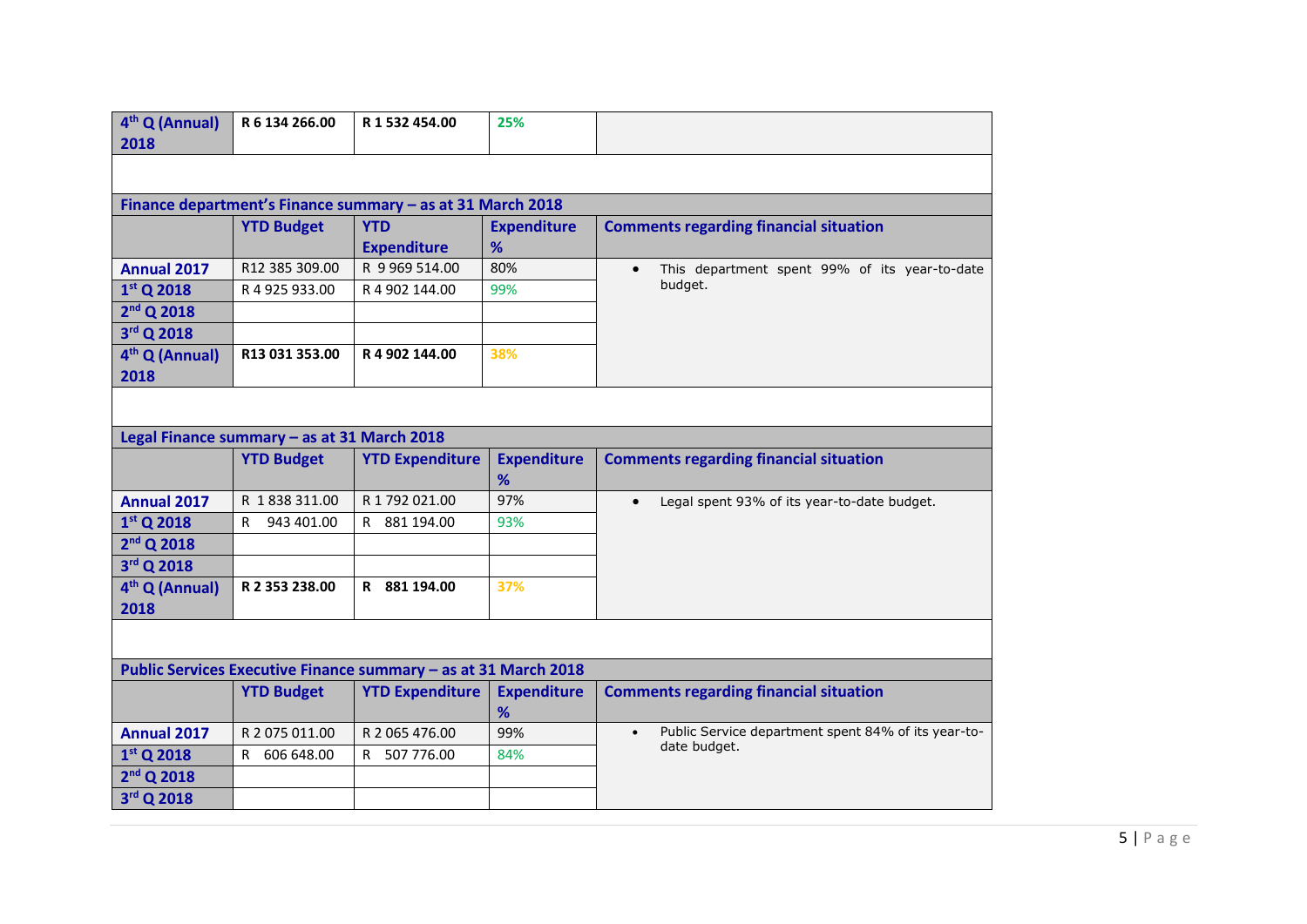| $4th Q$ (Annual)<br>2018                             | R 2 426 593.00                                 | R 507 776.00                                             | 21%                     |                                                                 |  |
|------------------------------------------------------|------------------------------------------------|----------------------------------------------------------|-------------------------|-----------------------------------------------------------------|--|
|                                                      |                                                |                                                          |                         |                                                                 |  |
|                                                      |                                                | Municipal Services Finance summary - as at 31 March 2018 |                         |                                                                 |  |
|                                                      | <b>YTD Budget</b>                              | <b>YTD Expenditure</b>                                   | <b>Expenditure</b><br>% | <b>Comments regarding financial situation</b>                   |  |
| <b>Annual 2017</b>                                   | R 1 694 970.13                                 | R 1 335 364.00                                           | 79%                     | This department only spent 7% of its annual budget.             |  |
| $1st$ Q 2018                                         | R 932 294.00                                   | R 262 463.00                                             | 27%                     |                                                                 |  |
| $2nd$ Q 2018                                         |                                                |                                                          |                         |                                                                 |  |
| 3rd Q 2018                                           |                                                |                                                          |                         |                                                                 |  |
| 4 <sup>th</sup> Q (Annual)<br>2018                   | R 3 729 175.00                                 | R 262 463.00                                             | 7%                      |                                                                 |  |
|                                                      |                                                |                                                          |                         |                                                                 |  |
|                                                      | Land Use Finance summary - as at 31 March 2018 |                                                          |                         |                                                                 |  |
|                                                      | <b>YTD Budget</b>                              | <b>YTD Expenditure</b>                                   | <b>Expenditure</b><br>% | <b>Comments regarding financial situation</b>                   |  |
| <b>Annual 2017</b>                                   | R19 257 959.00                                 | R13 138 027.00                                           | 68%                     | Land Use department spent only 17% of its annual<br>$\bullet$   |  |
| $1st$ Q 2018                                         | R 4 373 188.00                                 | R 2 990 965.00                                           | 68%                     | budget.                                                         |  |
| $2nd$ Q 2018                                         |                                                |                                                          |                         |                                                                 |  |
| 3rd Q 2018                                           |                                                |                                                          |                         |                                                                 |  |
| 4 <sup>th</sup> Q (Annual)                           | R 17 744 637.00                                | R 2 990 965.00                                           | 17%                     |                                                                 |  |
| 2018                                                 |                                                |                                                          |                         |                                                                 |  |
|                                                      |                                                |                                                          |                         |                                                                 |  |
| Infrastructure Finance summary - as at 31 March 2018 |                                                |                                                          |                         |                                                                 |  |
|                                                      | <b>YTD Budget</b>                              | <b>YTD</b>                                               | <b>Expenditure</b>      | <b>Comments regarding financial situation</b>                   |  |
|                                                      |                                                | <b>Expenditure</b>                                       | %                       |                                                                 |  |
| <b>Annual 2017</b>                                   | R186 195 353.00                                | R188 914 872.00                                          | 101%                    | Infrastructure maintenance spent 101% of its year-<br>$\bullet$ |  |
| $1st$ Q 2018                                         | R 48 740 608.00                                | R 49 461 141.00                                          | 101%                    | to-date budget.                                                 |  |
| $2nd$ Q 2018                                         |                                                |                                                          |                         |                                                                 |  |
| 3rd Q 2018                                           |                                                |                                                          |                         |                                                                 |  |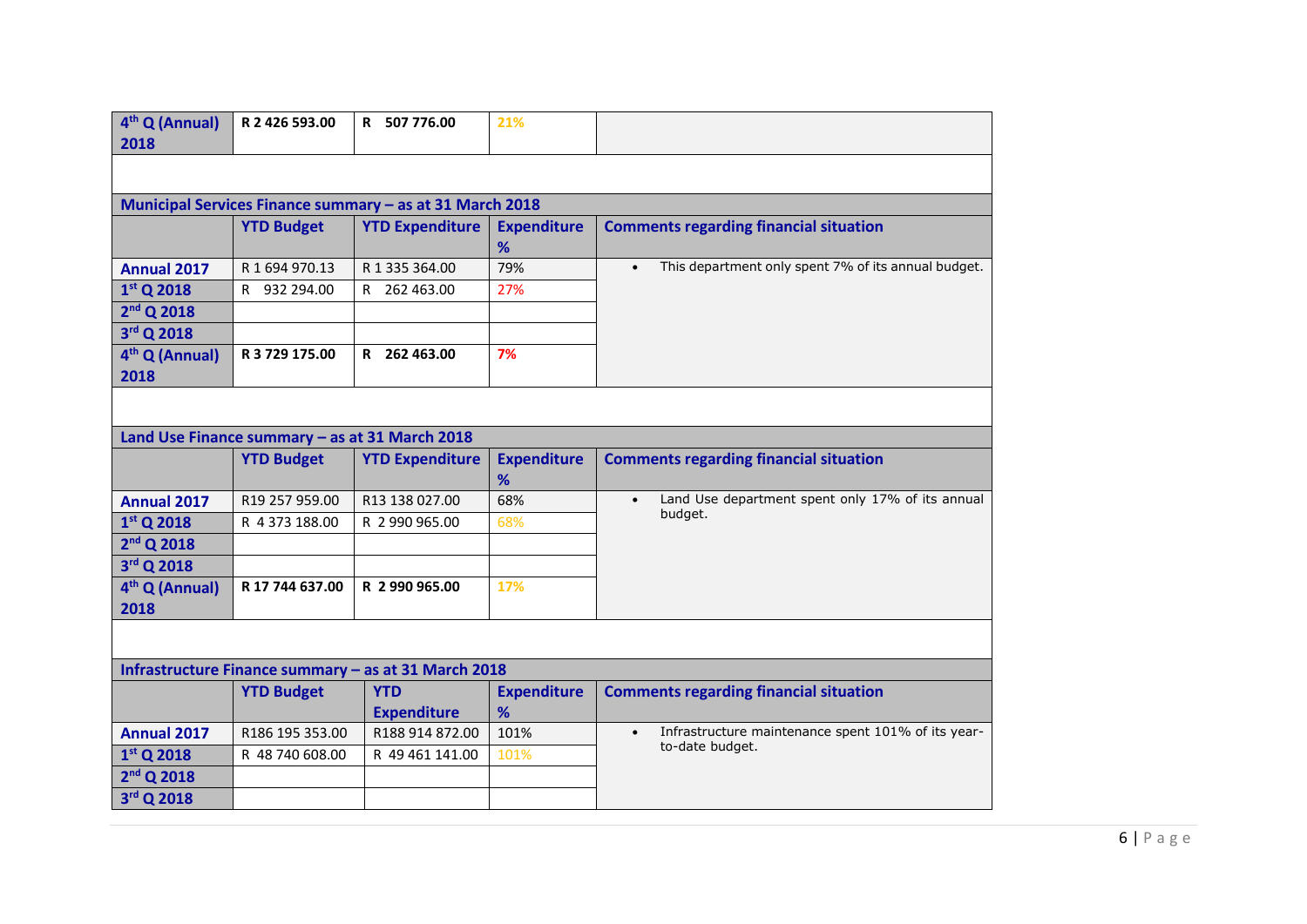| $4th Q$ (Annual)                   | R195 939 007.00   | R 49 461 141.00                                              | 25%                     |                                                                |  |  |
|------------------------------------|-------------------|--------------------------------------------------------------|-------------------------|----------------------------------------------------------------|--|--|
| 2018                               |                   |                                                              |                         |                                                                |  |  |
|                                    |                   |                                                              |                         |                                                                |  |  |
|                                    |                   | Protective Services Finance summary - as at 31 March 2018    |                         |                                                                |  |  |
|                                    | <b>YTD Budget</b> | <b>YTD Expenditure</b>                                       | <b>Expenditure</b><br>% | <b>Comments regarding financial situation</b>                  |  |  |
| <b>Annual 2017</b>                 | R36 842 413.00    | R36 217 811.00                                               | 98%                     | Protective Services spent 98% of its year-to-date<br>$\bullet$ |  |  |
| $1st$ Q 2018                       | R 9648 288,00     | R 9 477 325.00                                               | 98%                     | budget.                                                        |  |  |
| 2 <sup>nd</sup> Q 2018             |                   |                                                              |                         |                                                                |  |  |
| 3rd Q 2018                         |                   |                                                              |                         |                                                                |  |  |
| 4 <sup>th</sup> Q (Annual)         | R39 052 751.00    | R 9 477 325.00                                               | 24%                     |                                                                |  |  |
| 2018                               |                   |                                                              |                         |                                                                |  |  |
|                                    |                   |                                                              |                         |                                                                |  |  |
|                                    |                   | Traditional Governance Finance summary - as at 31 March 2018 |                         |                                                                |  |  |
|                                    | <b>YTD Budget</b> | <b>YTD Expenditure</b>                                       | <b>Expenditure</b><br>% | <b>Comments regarding financial situation</b>                  |  |  |
| <b>Annual 2017</b>                 | R 31 237 868.00   | R 34 419 674.00                                              | 110%                    | Traditional Governance had spent 83% of its year-<br>$\bullet$ |  |  |
| $1st$ Q 2018                       | R 9 131 998.00    | R 7487483.00                                                 | 83%                     | to-date budget.                                                |  |  |
| $2nd$ Q 2018                       |                   |                                                              |                         |                                                                |  |  |
| 3rd Q 2018                         |                   |                                                              |                         |                                                                |  |  |
| 4 <sup>th</sup> Q (Annual)<br>2018 | R 35 505 873.00   | R 7487483.00                                                 | 21%                     |                                                                |  |  |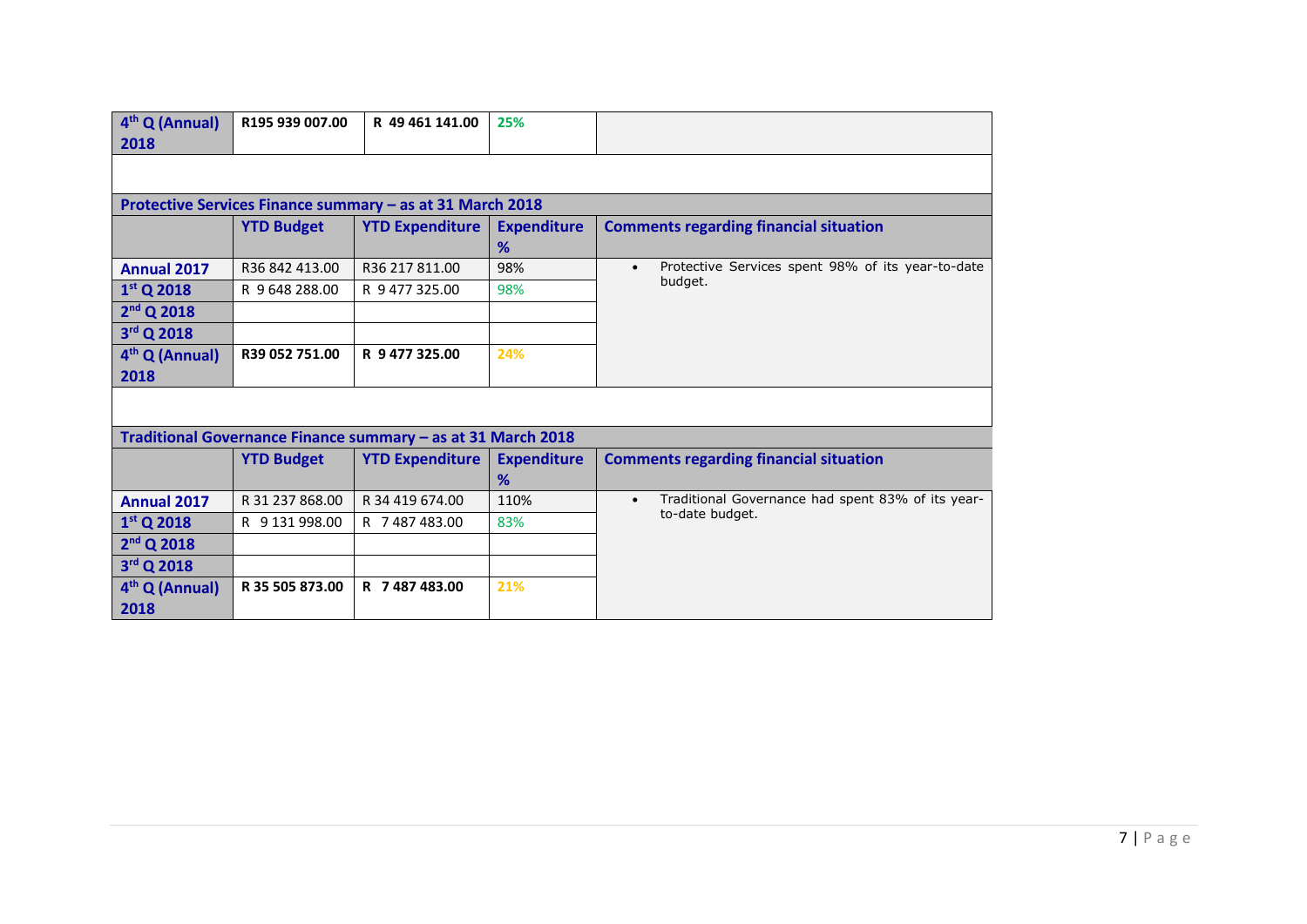#### **Royal Bafokeng Institute (RBI)**

|                            | RBI Finance summary - as at 31 March 2018 |                 |                      |                                               |  |
|----------------------------|-------------------------------------------|-----------------|----------------------|-----------------------------------------------|--|
|                            | <b>YTD Budget</b>                         |                 | <b>Expenditure %</b> | <b>Comments regarding financial situation</b> |  |
| <b>Annual 2017</b>         | R 45 874 794.00                           | R 41 994 154.00 | 92%                  | RBI spent 20% of its annual budget.           |  |
| $1st$ Q 2018               | R 19 119 055.00                           | R 13 459 627.00 | 70%                  |                                               |  |
| $2nd$ Q 2018               |                                           |                 |                      |                                               |  |
| 3rd Q 2018                 |                                           |                 |                      |                                               |  |
| 4 <sup>th</sup> Q (Annual) | R 67 084 252.00                           | R 13 459 627.00 | 20%                  |                                               |  |
| 2018                       |                                           |                 |                      |                                               |  |

#### **Royal Bafokeng Enterprise Development (RBED)**

| RBED Finance summary - as at 31 March 2018 |                   |                    |                      |                                                                                          |
|--------------------------------------------|-------------------|--------------------|----------------------|------------------------------------------------------------------------------------------|
|                                            | <b>YTD Budget</b> | <b>YTD</b>         | <b>Expenditure %</b> | <b>Comments regarding financial situation</b>                                            |
|                                            |                   | <b>Expenditure</b> |                      |                                                                                          |
| <b>Annual 2017</b>                         | R 8 690 512.00    | R 3 794 974.00     | 44%                  | only spent 12% of its annual budget.<br>RBED                                             |
| $1st$ Q 2018                               | R 1 624 483.00    | 840 494.00<br>R    | 52%                  | Approximately 32% of the $1st$ guarter's expenditure<br>was financed by donation grants. |
| $2nd$ Q 2018                               |                   |                    |                      |                                                                                          |
| 3rd Q 2018                                 |                   |                    |                      |                                                                                          |
| $4th$ Q (Annual)                           | R 7 291 250.00    | 840 494.00<br>R    | <b>12%</b>           |                                                                                          |
| 2018                                       |                   |                    |                      |                                                                                          |